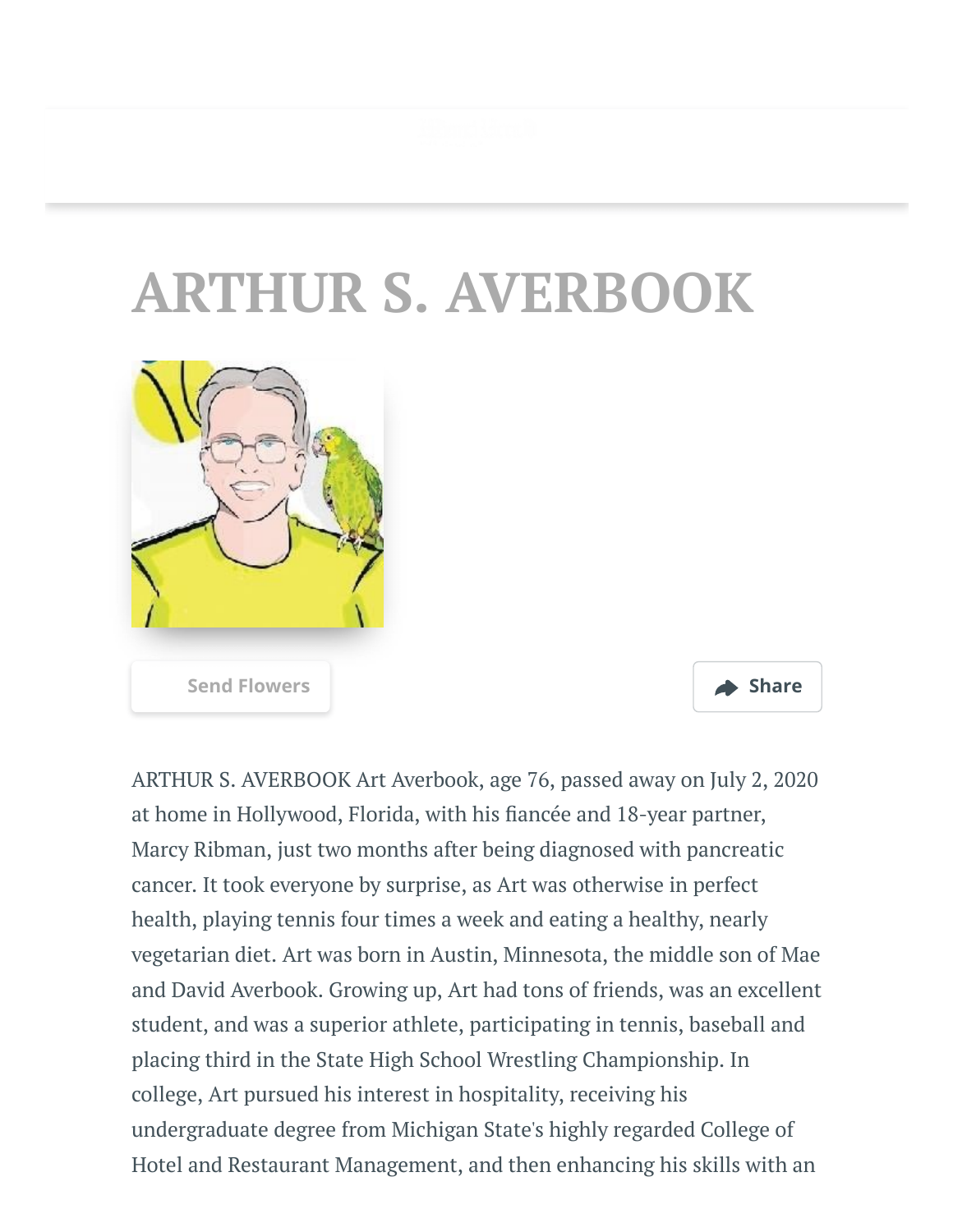MBA in International Business from George Washington University. During his career, Art parleyed his education into a variety of opportunities, including: Director of Market Research for the Bahamas, Assistant Professor of Tourism at the University of Hawaii, President of American Express Cruise Line Division, and President of his own company, Co-OP Promotions, where he helped found the crosspromotion industry, speaking at seminars and writing two books along the way: All About Sampling and Demonstrations andUltimate Guide to Sampling. Living in Florida for 40 years, Art developed deep friendships with his tennis and skiing buddies and was actively involved in the Big Brother organization. During the last several years, Art spent most afternoons with his absolutely favorite people -- grandsons Sam and Simon Kaplan, and Ayden and Parker Gilbert. On any afternoon, Art could be found teaching the kids every sport ever invented, visiting nature centers and bird sanctuaries, or just reading and playing games on a rainy afternoon. Art continued to be happy to share grand-parenting with his good friend and their children's mother, Roz Averbook. On vacations, Art and Marcy enjoyed traveling everywhere and visiting with Marcy's New York area family, in particular grandkids Emma and Zach. Over the years, everyone who came in contact with Art was buoyed by his natural ability to teach and motivate, his constant interest in learning new things, and his enthusiastic spirit. He signed every email and Facebook posting with his motto: Carpe Diem! And he lived his life accordingly. Art is survived by, and will be greatly missed by his fiancée Marcy Ribman, his two daughters, Sara Kaplan (Jarret) and Rebecca Gilbert (Bryce), his brothers Dan Averbook (Ellen) and Chas Averbook (Debbie), Roslyn Averbook, nieces and nephews Margo Rosman (Jonathan), Joey Averbook (Danna), Amy Karnilow (Jon), Jennie Kaylie (Matt), Michael Averbook, Marcy's kids Alisa Freeman and Eric Freeman (Nikki), all the grandkids, and 13 greatnieces and nephews, as well as his two birds, Zoe and Romeo. Donations in Art's honor can be made to Pelican Harbor Seabird Station, a Miami